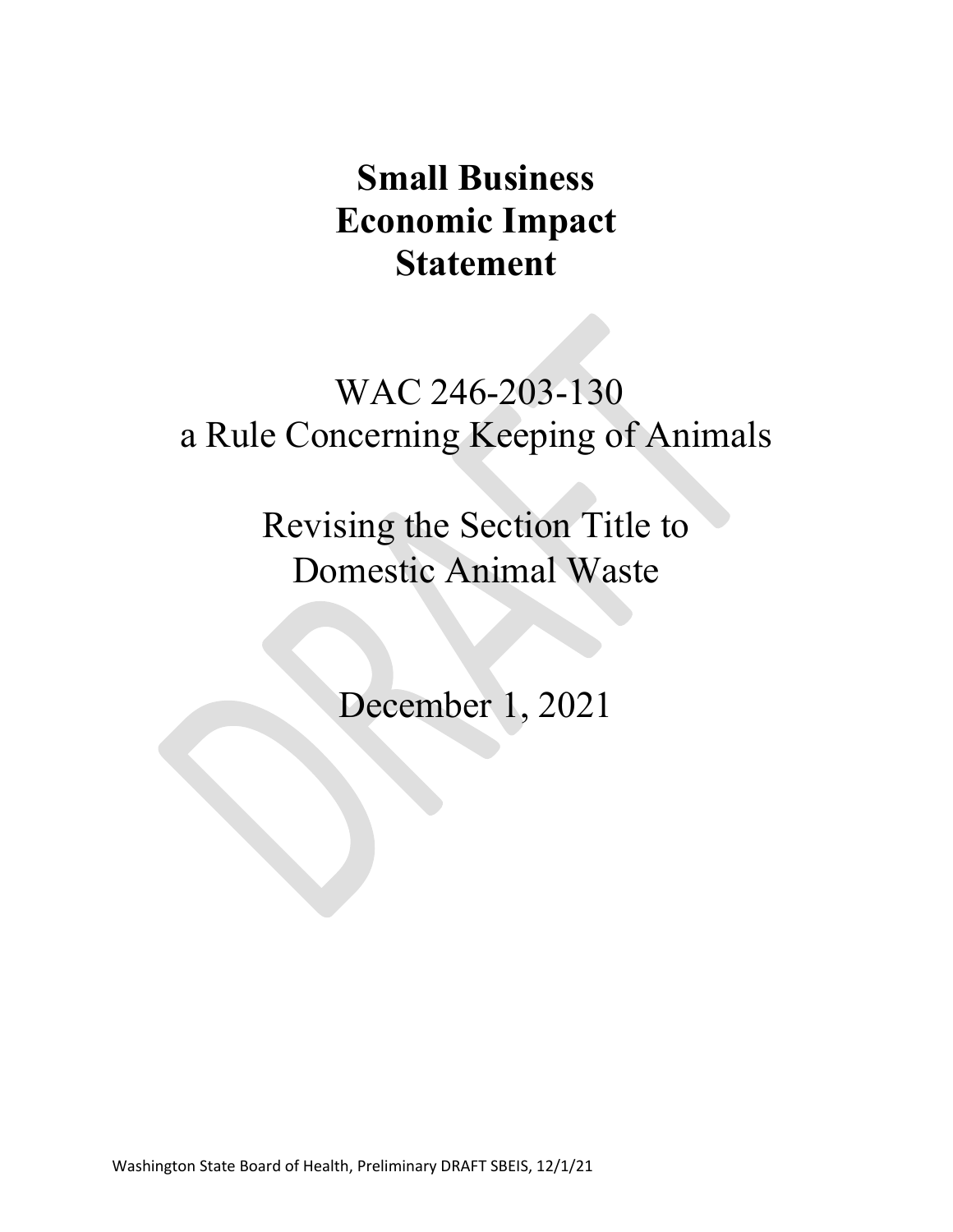## **SECTION 1: Describe the proposed rule, including a brief history of the issue; an explanation of why the proposed rule is needed; and a brief description of the probable compliance requirements and the kinds of professional services that a small business is likely to need in order to comply with the proposed rule.**

The purpose of this rulemaking is to modernize [WAC 246-203-130,](https://apps.leg.wa.gov/WAC/default.aspx?cite=246-203-130) Keeping of Animals, a longstanding Washington State Board of Health (Board) rule with language dating back to the 1920s and 30s. This rule is one section of Board rules on General Sanitation, [chapter 246-203 WAC,](https://app.leg.wa.gov/wac/default.aspx?cite=246-203) covering such issues as nuisance, piggeries, disposal of dead animals, and use of common cup and towel. The chapter was codified as Washington Administrative Code (WAC) in 1960, followed by administrative recodification in 1991. Despite its unique niche and authority, the rule has not undergone review or revision in recent decades while other related laws and regulations have been enacted, leaving a health and sanitation gap in the state regulatory structure for domestic animal waste.

In 2009, the Board received a petition from the Washington Association of Conservation Districts to amend the rule. The Board denied the specific petition and opted to file a CR-101 Preproposal Statement of Inquiry [\(WSR 09-17-132\)](http://apps.leg.wa.gov/documents/laws/wsr/2009/17%5C09-17-132.htm) to more broadly update the rule. The rulemaking stalled and ultimately resumed in 2017. In 2018, Board staff completed a background report<sup>[1](#page-1-0)</sup> to help guide the rulemaking and restarted work on the rule with emphasis on stakeholder outreach, research, and rule writing. In fall 2019, the Board filed a new CR-101, [WSR 19-21-](http://lawfilesext.leg.wa.gov/law/wsr/2019/21/19-21-018.htm) [018,](http://lawfilesext.leg.wa.gov/law/wsr/2019/21/19-21-018.htm) to better align the rulemaking with Board policy direction. In early 2020, the Board distributed a draft rule for public review, processed the feedback, and revised the draft. In November 2020, staff updated the Board on the rulemaking. The Board directed staff to file a CR-102, Proposed Rulemaking.

Domestic animal waste presents many challenges that are often well-managed by people. However, situations arise where waste accumulates or is mishandled in ways that create a nuisance or health hazard and action is needed to address and correct the problem. The proposed rule establishes minimum standards intended to help prevent, control, and abate health hazards and nuisance associated with the handling and disposal of domestic animal waste. This includes waste from livestock such as horses and cattle, and waste from non-livestock such as dogs and cats.

The proposed rule includes standards to:

- Avoid unsanitary accumulations of waste in containment areas;
- Prevent contamination of other people's property, drinking water supplies, and surface water bodies with potential to affect human health;
- Promote safe handling and disposal of non-livestock waste; and
- Promote safe stockpiling of livestock waste.

The proposed rule is not an operational Board rule involving ongoing implementation and frontline regulation of facilities and systems (e.g., Board rules for food establishments, shellfish

<span id="page-1-0"></span><sup>&</sup>lt;sup>1</sup> Washington State Board of Health. 2018. Keeping of Animals Background and Policy Recommendations of the [Washington State Board of Health for Revising WAC 246-203-130.](https://sboh.wa.gov/Portals/7/Doc/Publications/KeepingOfAnimals-FinalReport.pdf)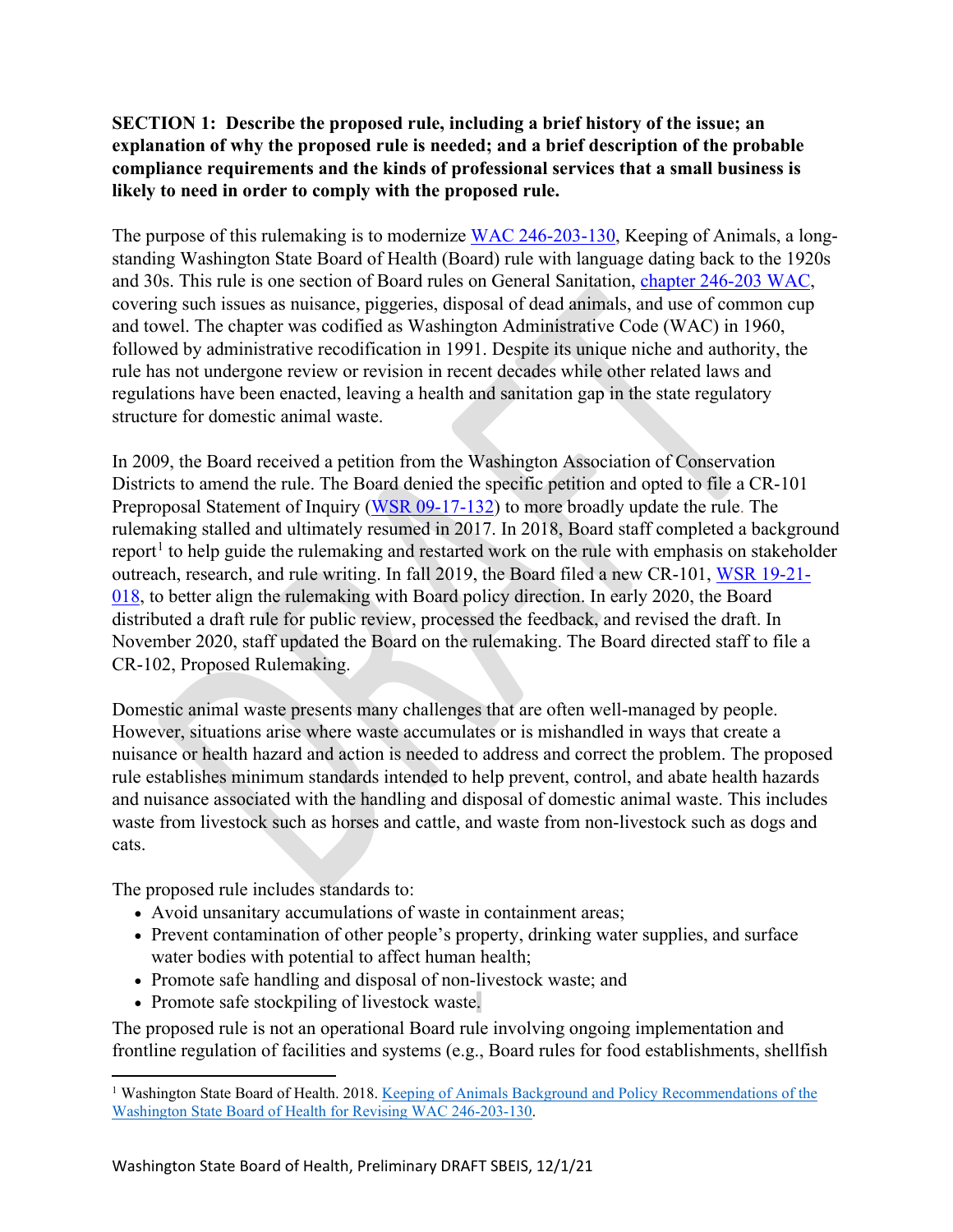operations, water recreation facilities, on-site sewage systems, and drinking water systems). Instead, like the companion sanitation rule on disposal of dead animals [\(WAC 246-203-121\)](https://apps.leg.wa.gov/WAC/default.aspx?cite=246-203-121), this proposed rule sets animal waste standards for people to follow that may be locally enforced by a local health officer if needed.

The proposed rule aims to focus squarely on domestic animal waste. It intersects other rules and practices associated with solid waste and manure management but largely stops short of waste and beneficial-use streams regulated by other agencies. Due to the narrow focus on animal waste, the rule includes a proposed title change from Keeping of Animals to Domestic Animal Waste to more accurately reflect and implement Board authority regulating animal excreta.

Costs complying with the proposed rule apply only to businesses not already meeting the standards, and are limited to the incremental cost of complying, not the total cost of animal waste handling and disposal. For such businesses, professional services may include waste collection and disposal, engineering and other technical assistance changing waste handling and manure management practices to prevent contamination of properties and water resources, and technical assistance changing stockpiling practices or possibly converting to alternate waste storage practices.

#### **SECTION 2: Identify which businesses are required to comply with the proposed rule using the North American Industry Classification System (NAICS) codes and what the minor cost thresholds are.**

The following North American Industry Classification System (NAICS) codes identify the types of businesses that are required to comply with the proposed rule along with the calculated minor cost thresholds. $2,3$  $2,3$  $2,3$ 

NAICS Code 541940, Description "Veterinary Services", # of businesses in WA "970", Minor Cost Threshold (MCT) (1% average annual payroll) "\$5,775.24", MCT (0.03% annual receipts) "\$4,209.02"

NAICS Code 812910, Description "Pet Care Services", # of businesses in WA "1,696", Minor Cost Threshold (MCT) (1% average annual payroll) "\$1,489.05", MCT (0.03% annual receipts) "\$402.47"

NAICS Code 453910, Description "Pet and Pet Supplies Stores", # of businesses in WA "301", MCT (1% average annual payroll) "\$3,453.20", MCT (0.03% annual receipts) "\$5,022.53"

NAICS Code 562111, Description "Solid Waste Collection", # of businesses in WA "190", MCT (1% average annual payroll) "\$11,022.24", MCT (0.03% annual receipts) "\$26,702.06"

<span id="page-2-0"></span><sup>2</sup> U.S. Census Bureau, [North American Industry Classification System](https://www.census.gov/naics/) (NAICS).

<span id="page-2-1"></span><sup>&</sup>lt;sup>3</sup> Governor's Office for Regulatory Innovation and Assistance, Regulatory Fairness Act Tools & Guidance, Minor [Cost Threshold Calculator.](https://www.oria.wa.gov/Portals/_oria/VersionedDocuments/RFA/Regulatory_Fairness_Act/Minor-Cost-Threshold-Calculator.xlsm)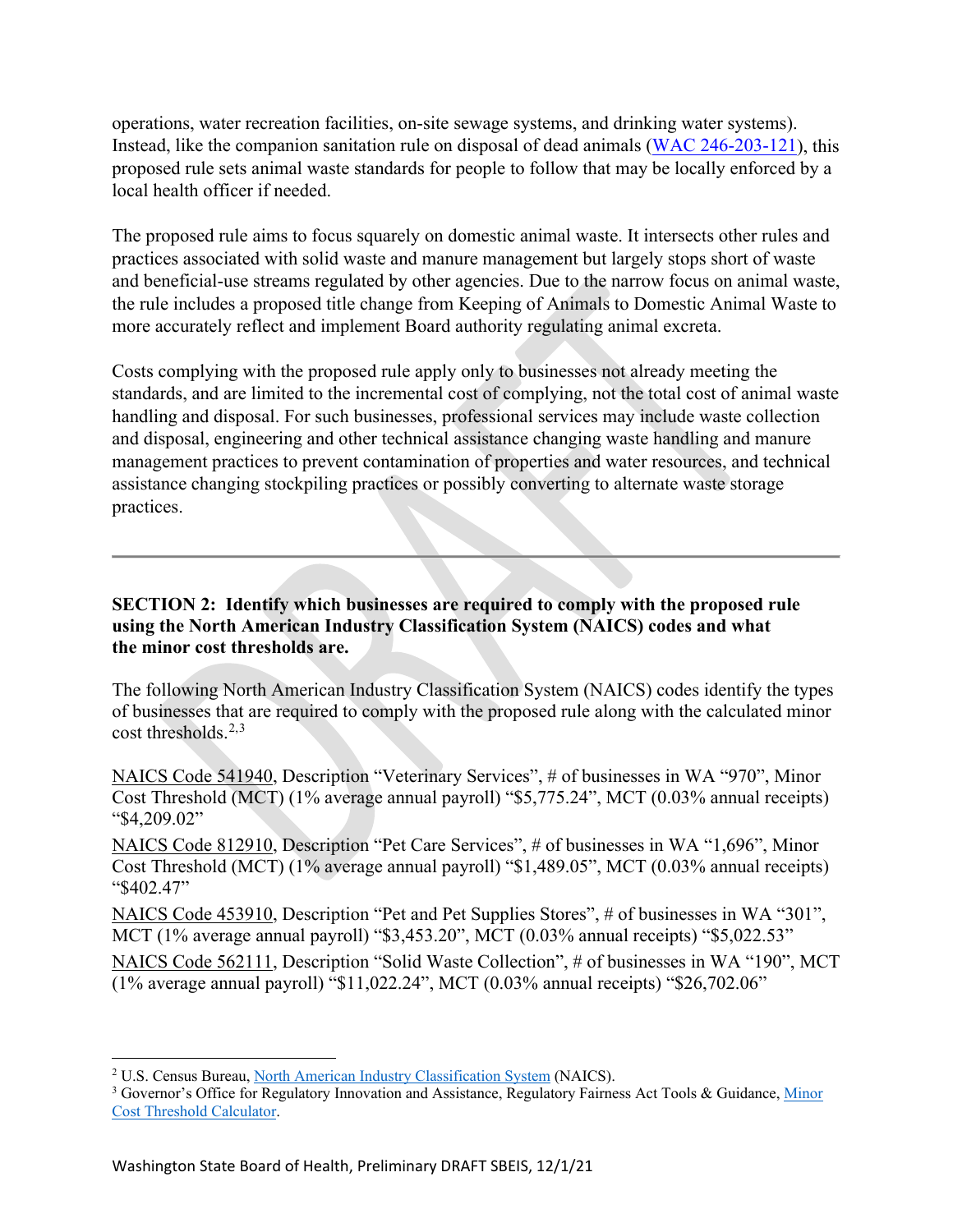NAICS Code 713990, Description "All Other Amusement and Recreation Industries"<sup>[4](#page-3-0)</sup>, # of businesses in WA "1,130", MCT (1% average annual payroll) "\$1,817.98", MCT (0.03% annual receipts) "\$1,142.49"

NAICS Code 611620, Description "Sports and Recreation Instruction"<sup>[5](#page-3-1)</sup>, # of businesses in WA " $1,075$ ", MCT (1% average annual payroll) "\$1,451.98", MCT (0.03% annual receipts) "\$633.96"

NAICS Code 1121, Description "Cattle Ranching and Farming", # of businesses in WA "534", MCT (1% average annual payroll) "\$3,657.58", MCT (0.03% annual receipts) "\$3,864.14"

NAICS Code 1122, Description "Hog and Pig Farming", # of businesses in WA "9", MCT (1% average annual payroll) "redacted", MCT (0.03% annual receipts) "\$169.89"

NAICS Code 1123, Description "Poultry and Egg Production", # of businesses in WA "46", MCT (1% average annual payroll) "\$5,316.15", MCT (0.03% annual receipts) "\$10,431.86"

NAICS Code 1124, Description "Sheep and Goat Farming", # of businesses in WA "36", Minor Cost Threshold (MCT) (1% average annual payroll), "redacted", MCT (0.03% annual receipts) "\$586.22"

NAICS Code 112920, Description "Horse and Other Equine Production", # of businesses in WA "50", MCT (1% average annual payroll) "\$621.54", MCT (0.03% annual receipts) "\$359.84"

NAICS Code 112990, Description "All Other Animal Production"<sup>[6](#page-3-2)</sup>, # of businesses in WA "171", MCT (1% average annual payroll) "\$499.58", MCT (0.03% annual receipts) "\$468.09"

NAICS Code 112930, Description "Fur-Bearing Animal and Rabbit Production", # of businesses in WA "6", MCT (1% average annual payroll) "\$99.20", MCT (0.03% annual receipts) "\$245.06"

NAICS Code 115210, Description "Support Activities for Animal Production"<sup>[7](#page-3-3)</sup>, # of businesses in WA "628", MCT (1% average annual payroll) "\$925.53", MCT (0.03% annual receipts) "\$416.80"

NAICS Code 424520, Description "Livestock Merchant Wholesalers", # of businesses in WA "15", MCT (1% average annual payroll) "\$2,415.61", MCT (0.03% annual receipts) "\$4,366.41"

NAICS Code 424590, Description "Other Farm Product Raw Material Merchant Wholesalers"<sup>[8](#page-3-4)</sup>, # of businesses in WA "26", MCT (1% average annual payroll) "\$3,684.24", MCT (0.03% annual receipts) "\$6,733.79"

#### **SECTION 3:**

**Analyze the probable cost of compliance. Identify the probable costs to comply with the proposed rule, including cost of equipment, supplies, labor, professional services and increased administrative costs; and whether compliance with the proposed rule will cause businesses to lose sales or revenue.**

<span id="page-3-0"></span><sup>4</sup> Includes recreational riding, horse rentals, and outfitters

<span id="page-3-1"></span><sup>5</sup> Includes horse riding instruction and academies.

<span id="page-3-2"></span><sup>6</sup> Includes dog, cat, alpaca, llama, bison production and breeding.

<span id="page-3-3"></span><sup>7</sup> Includes horse boarding and training.

<span id="page-3-4"></span><sup>8</sup> Includes horses and mules.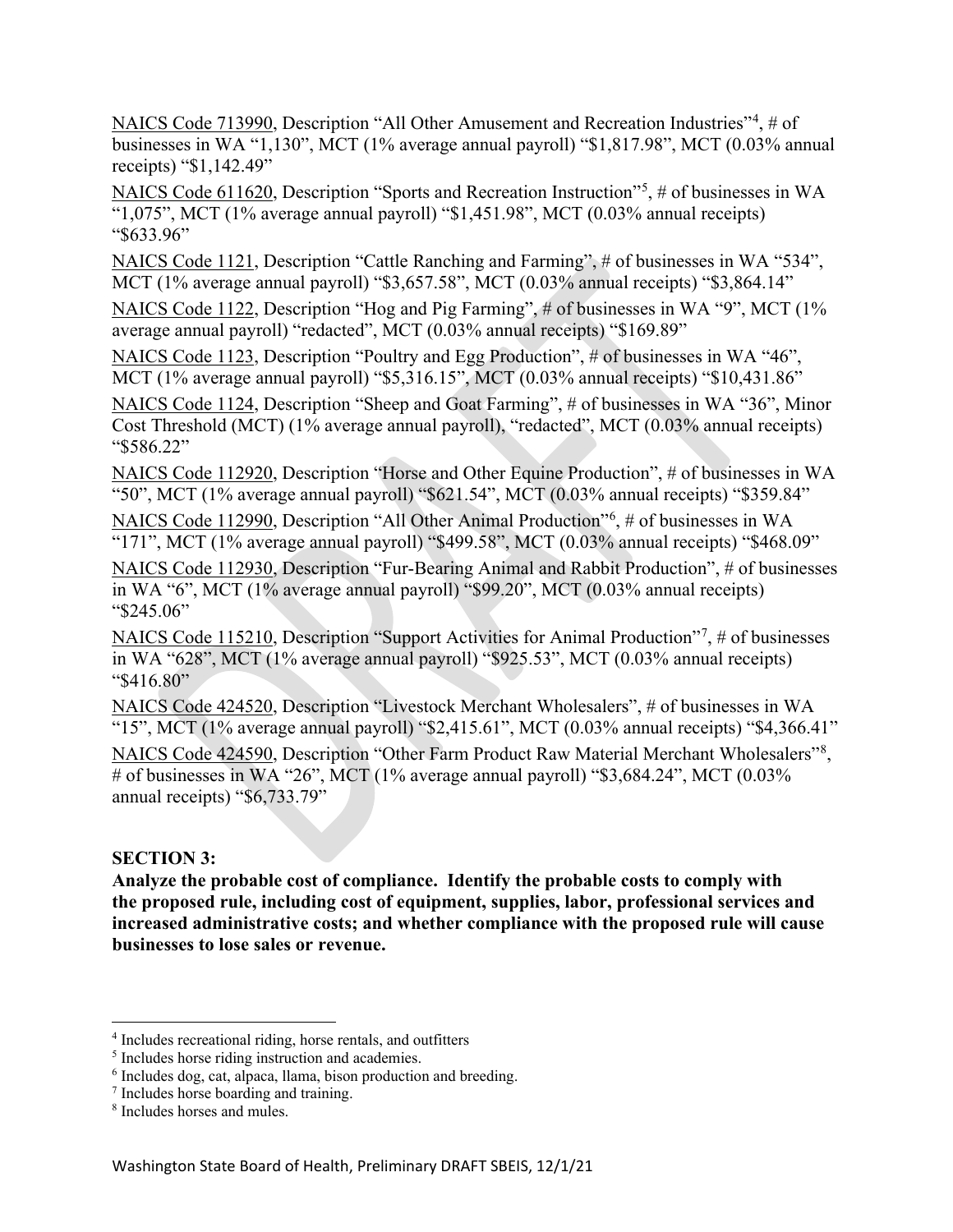#### **Cost Survey**

The Board developed a cost survey of Washington businesses to determine if they face any new costs as a result of this proposed rule and if so to then identify and describe one-time costs and recurring annual costs to comply with the significant standards of the proposed rule. Potential costs include equipment, supplies, material, labor, professional services, increased administration, and other costs.

Board staff twice distributed the cost survey via e-mail to Washington businesses covering 16 North American Industry Classification System (NAICS) codes. The survey went to 800 Washington businesses in the first distribution followed by 1,000 businesses in the second distribution. The survey covered such businesses as horse stables, livestock producers, dog kennels/groomers, animal hospitals, animal breeders, livestock markets, and equestrian centers. The Board posted the cost survey on its rulemaking webpage for a total of six weeks. The Board asked approximately 30 organizations and one state agency to help distribute the survey to raise awareness of the rulemaking and to get broader reach with the survey.

The Board received a total of 41 responses to the cost survey. Cost survey results included 4 businesses that identified cost impacts, 24 businesses that indicated no costs, and 13 with unspecified responses. [9](#page-4-0) In total, 37 of 41 respondents identified no cost impact or provided no cost information. Table 1 presents a summary of survey responses and the range of cost impacts for the individual proposed standards. Overall, respondents indicated applicable, potential costs for six of the eight proposed standards. Cost impacts of individual proposed standards are discussed after the table.

In the following discussion of cost impacts, a cattle/dairy farming facility identified a one-time cost of \$500 and recurring annual costs of \$2,000 for miscellaneous compliance needs. The Board was unable to determine whether the respondent was indicating an estimate of overall cost impacts of the proposed rule or cost impacts of individual proposed standards. The Board considered the costs in the Significant Analysis and in each section of this Small Business Economic Impact Statement (SBEIS) but notes that this could be duplication of costs and an overestimate of costs to comply with individual standards.

| Number of businesses contacted  | 1,000 |
|---------------------------------|-------|
| Number of surveys responses     | 4 I   |
| Number of surveys indicating    |       |
| costs                           |       |
| Number of surveys indicating no |       |
| costs                           | 24    |
| Number of surveys with          |       |
| unspecified responses           |       |

#### **Table 1: Cost Survey Response Summary**

<span id="page-4-0"></span><sup>&</sup>lt;sup>9</sup> Includes responses that, for example, did not return the cost survey, did not specify dollar amounts, or provided non-specific comments (e.g. "not sure how it would impact me").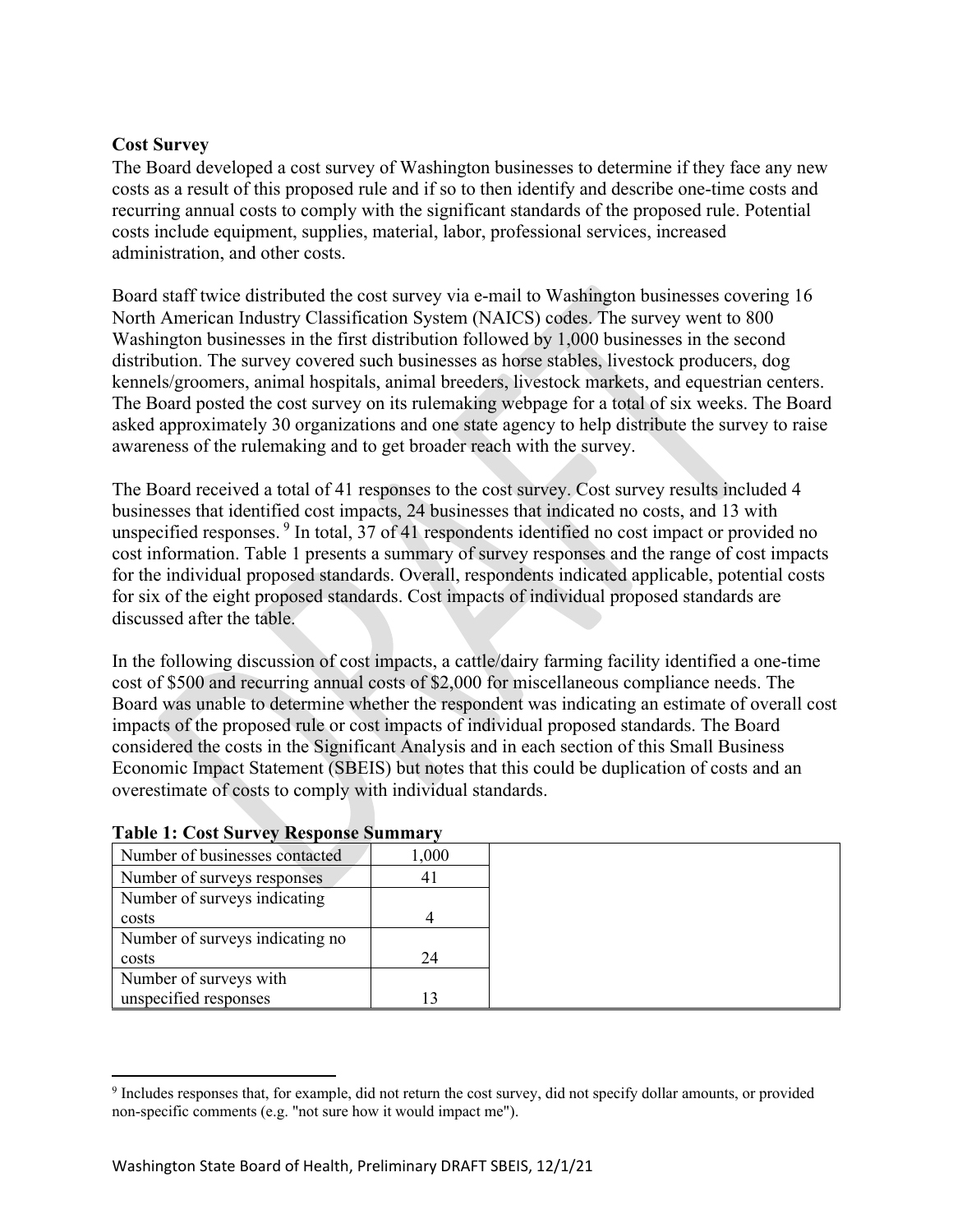<span id="page-5-0"></span>

| <b>Proposed Standard</b>               | # Survey                    | Low                | <b>High</b>        | MCT <sup>11</sup> | $>$ MCT <sup>12</sup> |
|----------------------------------------|-----------------------------|--------------------|--------------------|-------------------|-----------------------|
|                                        | <b>Respondents</b>          | Cost <sup>10</sup> | Cost <sup>10</sup> |                   |                       |
| WAC 246-203-130(3)(a)                  |                             |                    |                    |                   |                       |
| Collect waste in containment areas     | 4                           | \$500              | \$58,000           | \$169.89          | Y                     |
| WAC 246-203-130(3)(b)(i) and (iii)     |                             |                    |                    |                   |                       |
| Do not contaminate properties, surface |                             |                    |                    |                   |                       |
| water bodies                           | $\overline{2}$              | \$500              | \$48,000           | \$169.89          | Y                     |
| WAC 246-203-130(3)(c)(i)               |                             |                    |                    |                   |                       |
| Do not stockpile non-livestock waste   | $\mathbf{0}$                | no cost            | no cost            | N/A               | N                     |
| WAC 246-203-130(3)(c)(ii)              |                             |                    |                    |                   |                       |
| Safely store non-livestock waste       | $\boldsymbol{0}$            | no cost            | no cost            | N/A               | N                     |
| WAC 246-203-130(3)(c)(iii)             |                             |                    |                    |                   |                       |
| Bag/dispose non-livestock waste as     |                             |                    |                    |                   |                       |
| solid waste                            | 1                           | \$100              | \$100              | \$568.22          | N                     |
| WAC 246-203-130(3)(d)(iii)(D)          |                             |                    |                    |                   |                       |
| Stockpile livestock waste > 100 feet   |                             |                    |                    |                   |                       |
| of surface water bodies                | 2                           | \$500              | \$210,000          | \$169.89          | Y                     |
| WAC 246-203-130(3)(d)(iii)(D)(II)      |                             |                    |                    |                   |                       |
| Allow mitigated livestock waste        |                             |                    |                    |                   |                       |
| stockpile < 100 feet of surface water  |                             |                    |                    |                   |                       |
| bodies                                 | $\overline{2}$              | \$500              | \$95,000           | \$169.89          | Y                     |
| WAC 246-203-130(3)(d)(iii)(E)          |                             |                    |                    |                   |                       |
| Remove livestock waste stockpile       |                             |                    |                    |                   |                       |
| prior to flooding                      | $\mathcal{D}_{\mathcal{A}}$ | \$500              | \$17,000           | \$169.89          | Y                     |

# **WAC 246-203-130(3)(a) Domestic animal waste must be collected at intervals sufficient to maintain sanitary conditions in containment areas.**

Description: This proposed standard requires people to collect animal waste frequently enough to avoid unsanitary accumulations in containment areas. The rule defines "containment areas" as areas where domestic animals are held, housed, or kept for a period of time, including but not limited to stables, corrals, confinement areas, kennels, pens, and yards. The proposed standard applies to waste from livestock and non-livestock animals.

Cost: Most survey respondents (37/41) indicated no cost impacts for this proposed standard. Four survey respondents identified cost impacts. A sheep/goat farming facility identified a recurring annual cost of \$500 for labor, fuel, and equipment. A pig farming/wholesale facility identified a one-time cost of \$58,000 and recurring annual costs of \$58,000 for unidentified needs and concerns related to compliance/enforcement. A horse boarding/riding/instruction facility identified a past one-time cost of \$9,000 to remove a manure pile and ongoing manure disposal costs of \$5,000/month to comply with county regulation (no indication of new costs). And a cattle/dairy farming facility identified a one-time cost of \$500 and recurring annual costs of

<span id="page-5-1"></span><sup>&</sup>lt;sup>10</sup> Costs are not intended to be summed across rows but analyzed individually and represent costs to different businesses.

<span id="page-5-2"></span> $11$  Derived from the lowest "minor cost threshold" (MCT) for the affected industry(s). Respondents self-identified their NAICS industry code(s). The value listed in this column is the lowest MCT for those affected industries.

<span id="page-5-3"></span><sup>&</sup>lt;sup>12</sup> Derived by comparing the lowest cost impact with the lowest MCT.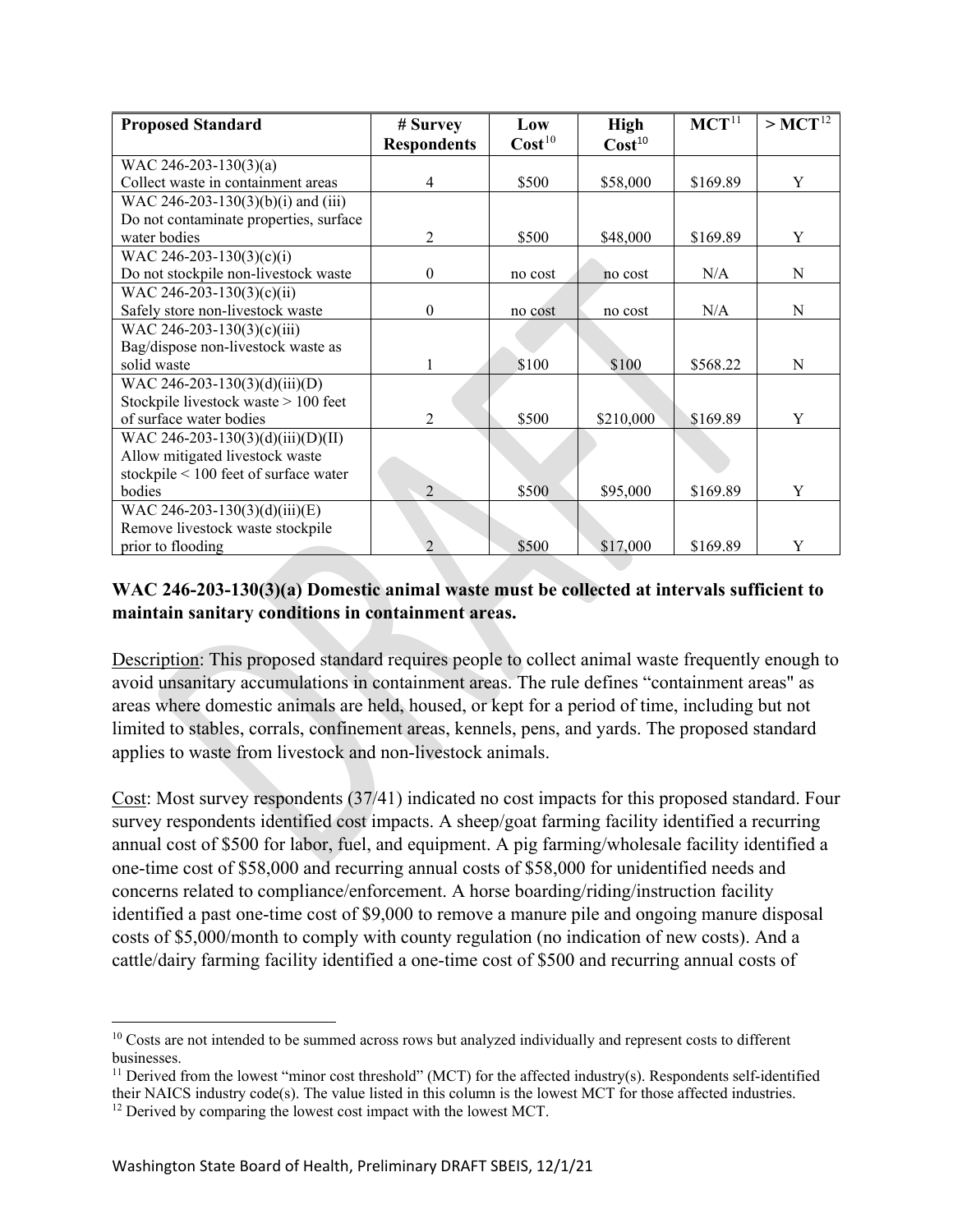\$2,000 for record keeping, legal counsel, rule analysis, meeting with interested parties, and other miscellaneous compliance needs.

Staff research for the cost-benefit analysis of the Significant Analysis identified potential incremental costs for equipment, supplies, and labor depending on the situation, waste volumes, and other factors. Equipment needs, for example, range from small-scale tools and equipment such as shovels, buckets and spreaders that run less than \$100 to \$1,000s, to large scale industrial equipment such as tractors and related attachments that can exceed \$100,000.<sup>[13](#page-6-0)</sup>

## **WAC 246-203-130(3)(b) Domestic animal waste must be handled to prevent deposition, leaching, and runoff to (i) another person's property, and (iii) surface water bodies used for swimming, shellfish harvesting, or other activity with potential to affect human health.**

Description: The proposed standards require people to handle animal waste to prevent deposition, leaching, and runoff to another person's property and to surface water bodies where there are activities/uses with potential to affect public health. The proposed standards are addressed jointly because the many associated practices, pollution pathways, and possible impacts are nearly identical. The standards would typically apply to neighboring properties and surface water bodies, but conceivably could apply more widely depending on transport mechanisms such as wind and water. The proposed standards apply broadly to animal waste handling and are not limited to practices listed in the rule.

Cost: Most survey respondents (39/41) indicated no cost impacts for the proposed standards. Two survey respondents identified cost impacts. A pig farming/wholesale facility identified a one-time cost of \$48,000 and recurring annual costs of \$27,000 for unidentified needs and concerns related to legal counsel and agency consultations. And a cattle/dairy farming facility identified a one-time cost of \$500 and recurring annual costs of \$2,000 for record keeping, legal counsel, rule analysis, meeting with interested parties, and other miscellaneous compliance needs.

Staff research for the cost-benefit analysis of the Significant Analysis determined that potential incremental costs for the proposed standards are indeterminate, case-by case given that they potentially involve numerous waste handling practices and pollution pathways.<sup>13</sup>

# **WAC 246-203-130(3)(c)(i) Domestic animal waste from non-livestock must not be stockpiled**.

Description: This proposed standard prohibits stockpiling waste from non-livestock animals such as dogs and cats.

<span id="page-6-0"></span><sup>&</sup>lt;sup>13</sup> Washington State Board of Health. 2021. Significant Legislative Rule Analysis, WAC 246-203-130, a Rule Concerning Keeping of Animals, Revising the Section Title to Domestic Animal Waste.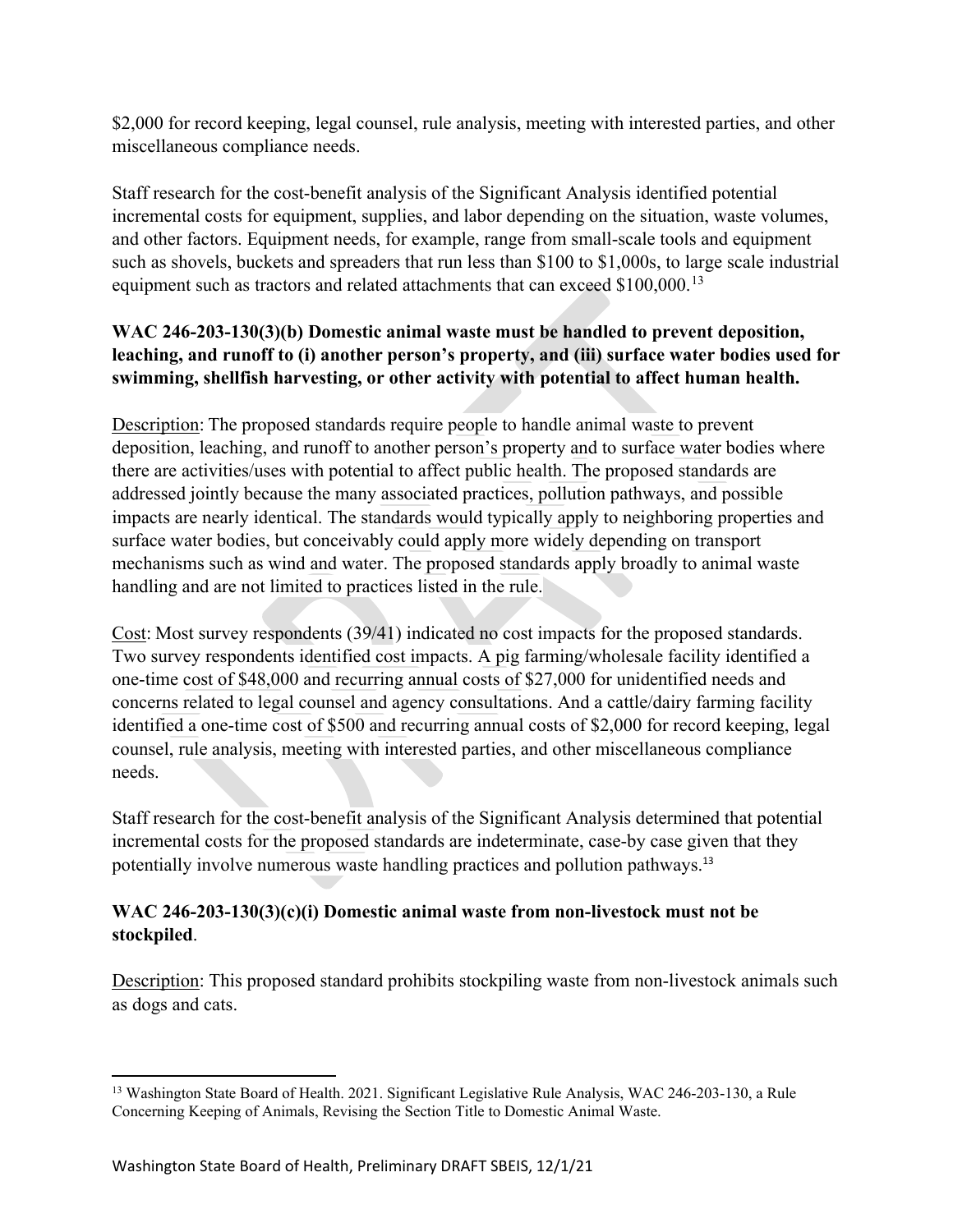Cost: In the cost survey, no respondents indicated cost impacts associated with this proposed standard. Staff research for the cost-benefit analysis of the Significant Analysis determined that the practice of stockpiling non-livestock waste is not viable and potential incremental costs are covered under the proposed standards for safe storage and disposal (see below). 13

## **WAC 246-203-130(3)(c)(ii) Domestic animal waste from non-livestock must be held in a watertight container if stored for more than one day prior to proper disposal.**

Description: This proposed standard requires people to hold waste from non-livestock animals in a watertight container, such as plastic bags and enclosed trash bins, if stored for more than a day prior to disposal.

Cost: In the cost survey, no respondents indicated costs associated with this proposed standard. However, one dog boarding facility noted potential costs if required to purchase special waste bins or dumpsters to replace existing waste bins provided by its private waste disposal company. Staff research for the cost-benefit analysis of the Significant Analysis determined that potential costs are equipment, supplies, and labor. Trash bins and bags are generally less than \$100 in onetime costs and require periodic replacement of bins. Total costs depend on waste volumes and holding needs.<sup>13</sup>

# **WAC 246-203-130(3)(c)(iii) Domestic animal waste from non-livestock must be bagged and disposed of as solid waste.**

Description: This proposed standard requires people to bag and dispose of waste from nonlivestock animals as solid waste.

Cost: Most survey respondents (40/41) indicated no cost impacts for this proposed standard. One survey respondent identified cost impacts. A goat/sheep farming facility identified a recurring annual cost of \$100 for bags and collection labor. The proposed standard does not apply to goat, sheep, and other livestock waste, so the Board assumes this cost estimate is for waste from nonlivestock associated with the business or business owner.

The Board assumes nominal costs as most businesses already meet the proposed standard. Staff research for the cost-benefit analysis of the Significant Analysis determined that potential incremental costs are disposal services, equipment, supplies, and labor. Solid waste disposal options include curbside collection and self-haul landfill service. Rates vary and are generally less than \$100 for monthly residential service, more for commercial service. Total costs depend mainly on disposal rates and waste volumes.<sup>13</sup>

# **WAC 246-203-130(3)(d)(iii)(D) Domestic animal waste that is collected and stockpiled for later use or disposal must be sited one hundred feet or more from a surface water body. (see exception that follows)**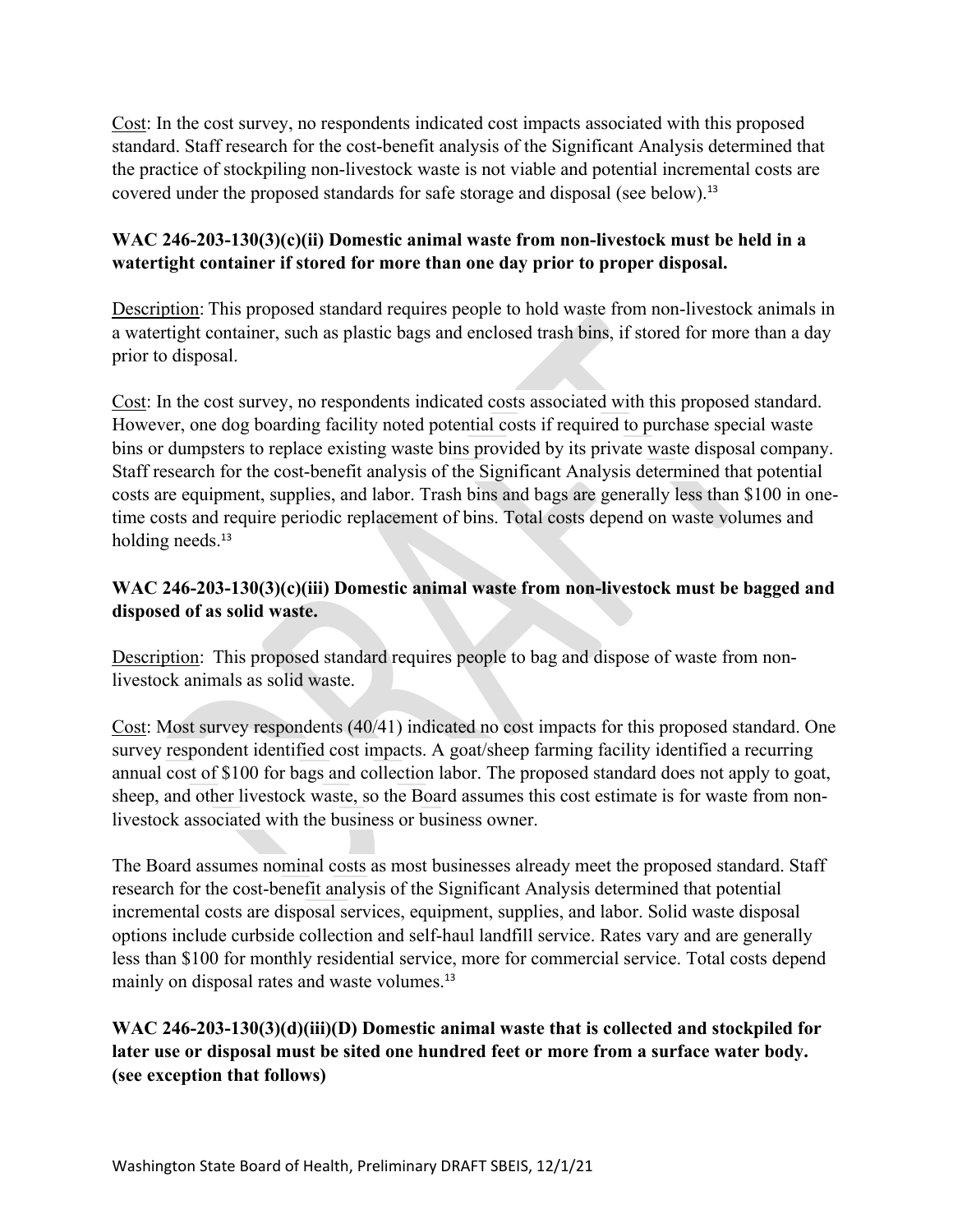Description: If waste from livestock is stockpiled for later use or disposal, this standard requires people to site the stockpile one hundred feet or more from a surface water body. The standard assumes unmitigated stockpiling on bare ground on a short-term basis between collection and use.

Cost: Most survey respondents (39/41) indicated no cost impacts for this proposed standard. Two respondents identified cost impacts. A pig farming/wholesale facility identified a one-time cost of \$210,000 and recurring annual costs of \$50,000 for needs and concerns related to constructing a manure lagoon or selling land to comply with the standard. While a landowner may choose to comply in this manner, the proposed standard applies to stackable waste (not lagoon storage) and allows reductions to the setback if control/treatment practices are applied. Therefore, cost impacts will likely be lower than estimated. And a cattle/dairy farming facility identified a onetime cost of \$500 and recurring annual costs of \$2,000 for record keeping, legal counsel, rule analysis, meeting with interested parties, and other miscellaneous compliance needs.

Staff research for the cost-benefit analysis of the Significant Analysis determined that potential incremental costs for this proposed standard are indeterminate, case-by-case, affecting people who stockpile livestock waste near surface water bodies or plan to do so in the future.<sup>13</sup>

# **WAC 246-203-130(3)(d)(iii)(D)(II) Allows reduction of the 100-foot setback if the surface water body is protected by one or more control or treatment practices (e.g., storage pad, cover, storage structure, or filter strip) that capture and prevent leachate and runoff.**

Description: If waste from livestock is stockpiled for later use or disposal, this exception to the previous proposed standard allows reduction of the 100-foot setback from surface water bodies when treatment or control practices are applied to mitigate runoff and leachate. The proposed standard allows people to determine the appropriate practice(s), and existing, functioning controls satisfy this proposed standard.

Cost: Most survey respondents (39/41) indicated no cost impacts for this proposed standard. Two respondents identified cost impacts. A pig farming/wholesale facility identified a one-time cost of \$95,000 and recurring annual costs of \$19,000 for needs and concerns related to engineering services, local permitting, and legal counsel. And a cattle/dairy farming facility identified a onetime cost of \$500 and recurring annual costs of \$2,000 for record keeping, legal counsel, rule analysis, meeting with interested parties, and other miscellaneous compliance needs.

Staff research for the cost-benefit analysis of the Significant Analysis determined that potential incremental costs are equipment, materials, and labor to install and maintain alternate practices to mitigate runoff and leachate from stockpiles. Optional practices range from storage pads and covers to stacking and composting structures. Costs range broadly (\$100s to \$1,000s and up) depending on the practice(s), waste volumes, and other factors.<sup>13</sup>

# WAC 246-203-130(3)(d)(iii)(E) Domestic animal waste that is collected and stockpiled must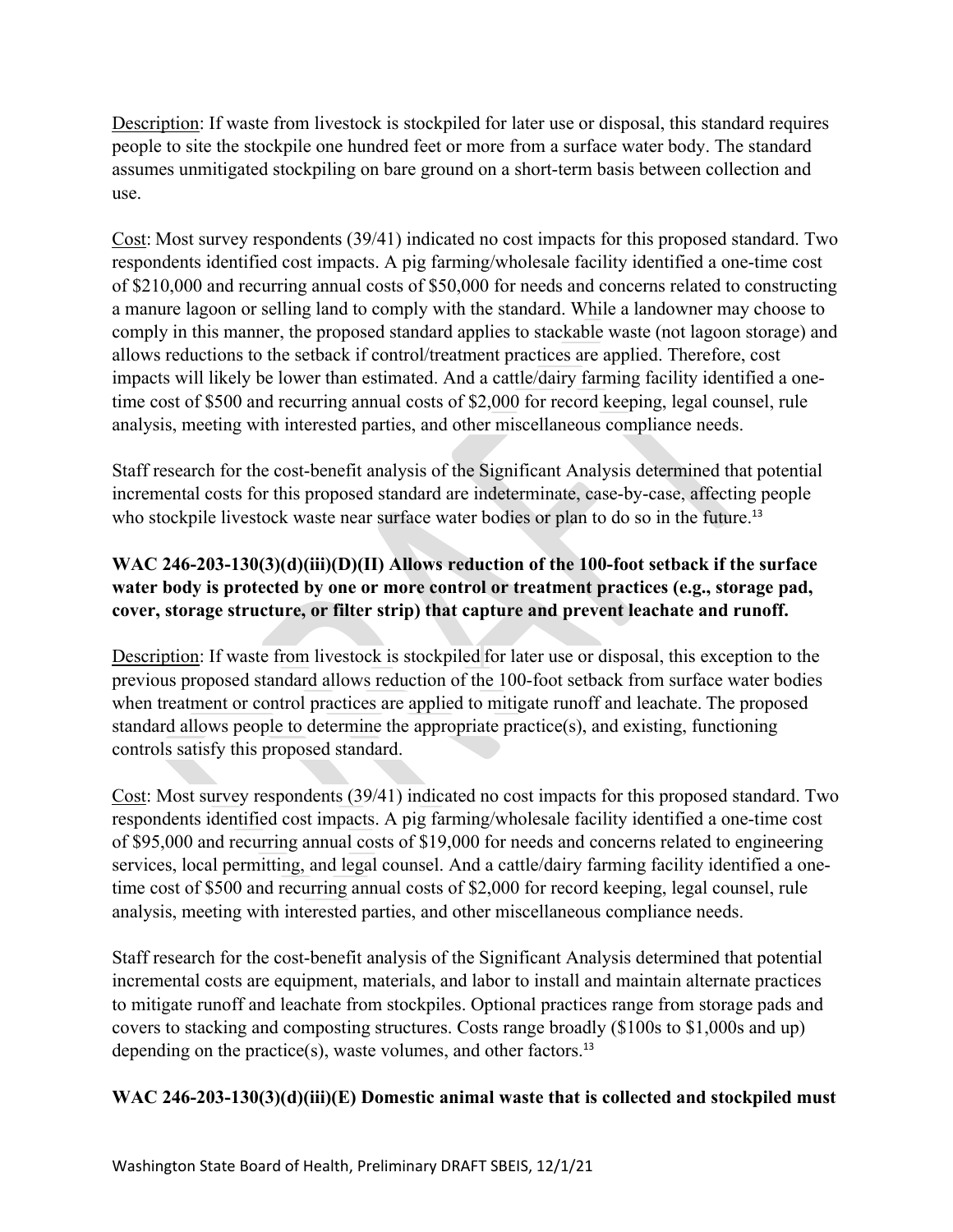#### **be sited outside seasonally or frequently flooded areas unless it is used or disposed of prior to flooding.**

Description: If waste from livestock is stockpiled for later use or disposal, this proposed standard prohibits siting stockpiles in seasonally or frequently flooded areas unless the stockpile is used or disposed of prior to flooding to prevent saturation and inundation of stockpiles.

Cost: Most survey respondents (39/41) indicated no cost impacts for this proposed standard. Two respondents identified cost impacts. A pig farming/wholesale facility identified a one-time cost of \$17,000 and recurring annual costs of \$10,500 for needs and concerns related to inefficient and unscheduled movement of stockpiles. And a cattle/dairy farming facility identified a onetime cost of \$500 and recurring annual costs of \$2,000 for record keeping, legal counsel, rule analysis, meeting with interested parties, and other miscellaneous compliance needs.

The Board assumes nominal costs for businesses already using or disposing such piles. Staff research for the cost-benefit analysis of the Significant Analysis determined that costs to remove/reuse stockpiles are indeterminate, case-by-case. Where possible, stockpiles are generally managed/recycled on site. Costs for off-site movement generally involve higher costs for loading, transport, and disposal. Sample disposal costs range between \$38 and \$168 per ton.

#### **Summary of Compliance Costs**

The proposed standards involve practices that the Board believes most businesses already do when handling and disposing domestic animal waste. Results of the cost survey support this with 37 of 41 responses across a number of industries specifically identifying no cost impact or not indicating any cost impact. Of the 4 responses that identified cost impacts, 1 response identified past and existing costs that would be unaffected by the proposed rule, and 3 identified new costs to comply with the proposed rule.

In instances where additional work is needed to comply with the proposed standards, there may be costs for equipment, supplies, material, and labor to regularly collect and safely store and dispose of animal waste to prevent or abate health hazards and nuisance. For large-scale operations, the volume of waste and the related management challenges and cost impacts are potentially much higher. The overall incremental cost impact of the proposed rule is indeterminate for properties and operations statewide and would be unique in each situation.

#### **Loss of Sales or Revenue**

There is no evidence or indication that the proposed rule will result in loss of sales or revenue.

## **SECTION 4: Analyze whether the proposed rule may impose more than minor costs on businesses in the industry.**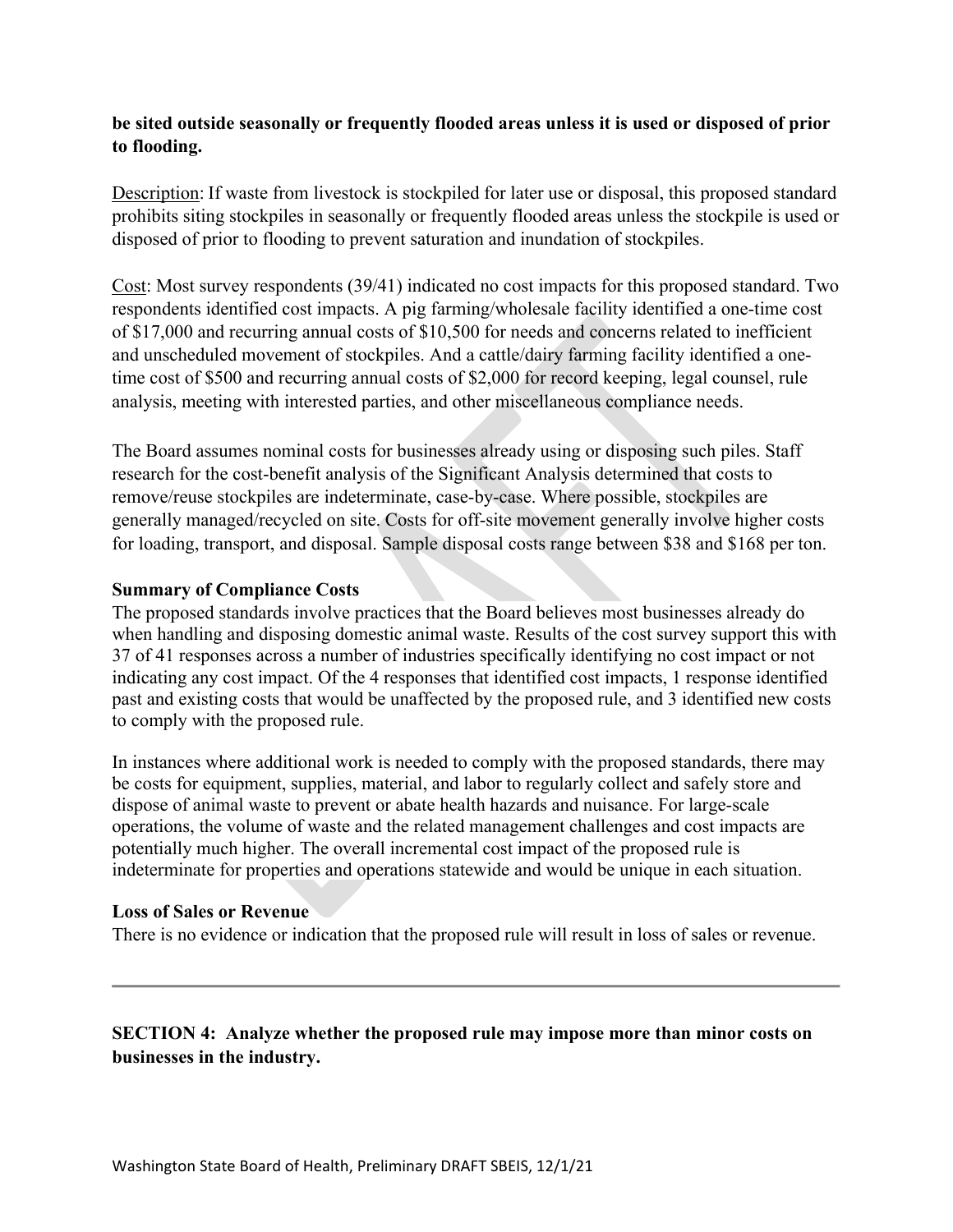The minor cost thresholds for the businesses identified in Section 2 range from a high of \$26,702.06 (.003 of annual receipts of solid waste collection) to a low of \$169.89 (.003 of annual receipts of hog and pig farming). Based on the analysis in Section 3, the rule will impose more than minor costs on businesses potentially impacted by this proposed rule.

## **SECTION 5: Determine whether the proposed rule may have a disproportionate impact on small businesses as compared to the 10 percent of businesses that are the largest businesses required to comply with the proposed rule.**

Cost information from the cost survey is limited and is supported by additional cost information from the cost-benefit analysis of the Significant Analysis. Costs outlined in Section 3 of this SBEIS and in the Significant Analysis apply to businesses of all sizes across a range of industries that involve animal waste handling and disposal. Based on the available information, the Board believes the proposed rule will likely have a disproportionate impact on small businesses.

## **SECTION 6: If the proposed rule has a disproportionate impact on small businesses, identify the steps taken to reduce the costs of the rule on small businesses. If the costs can not be reduced provide a clear explanation of why.**

Most businesses already meet the basic standards and practices outlined in the proposed rule as evidenced by 37 of 41 survey responses indicating no cost impact. For those that do not already meet the proposed standards there may be new costs to comply with the proposed rule. The Board will provide information to address a significant misconception and explain the fact that the proposed rule does not include any operational functions or requirements that could generate or increase costs for businesses, such as record keeping, routine inspections, permitting, and reporting.

# **SECTION 7: Describe how small businesses were involved in the development of the proposed rule.**

The Board worked with numerous, agencies, individuals and organizations during the stakeholdering and rule-drafting stages—many representing affected businesses and small businesses. The rule writing involved two in-person stakeholder meetings and review of informal versions followed by distribution of a public review draft aimed at soliciting broader stakeholder feedback. As described in Section 3 of this SBEIS, the cost survey was distributed broadly to